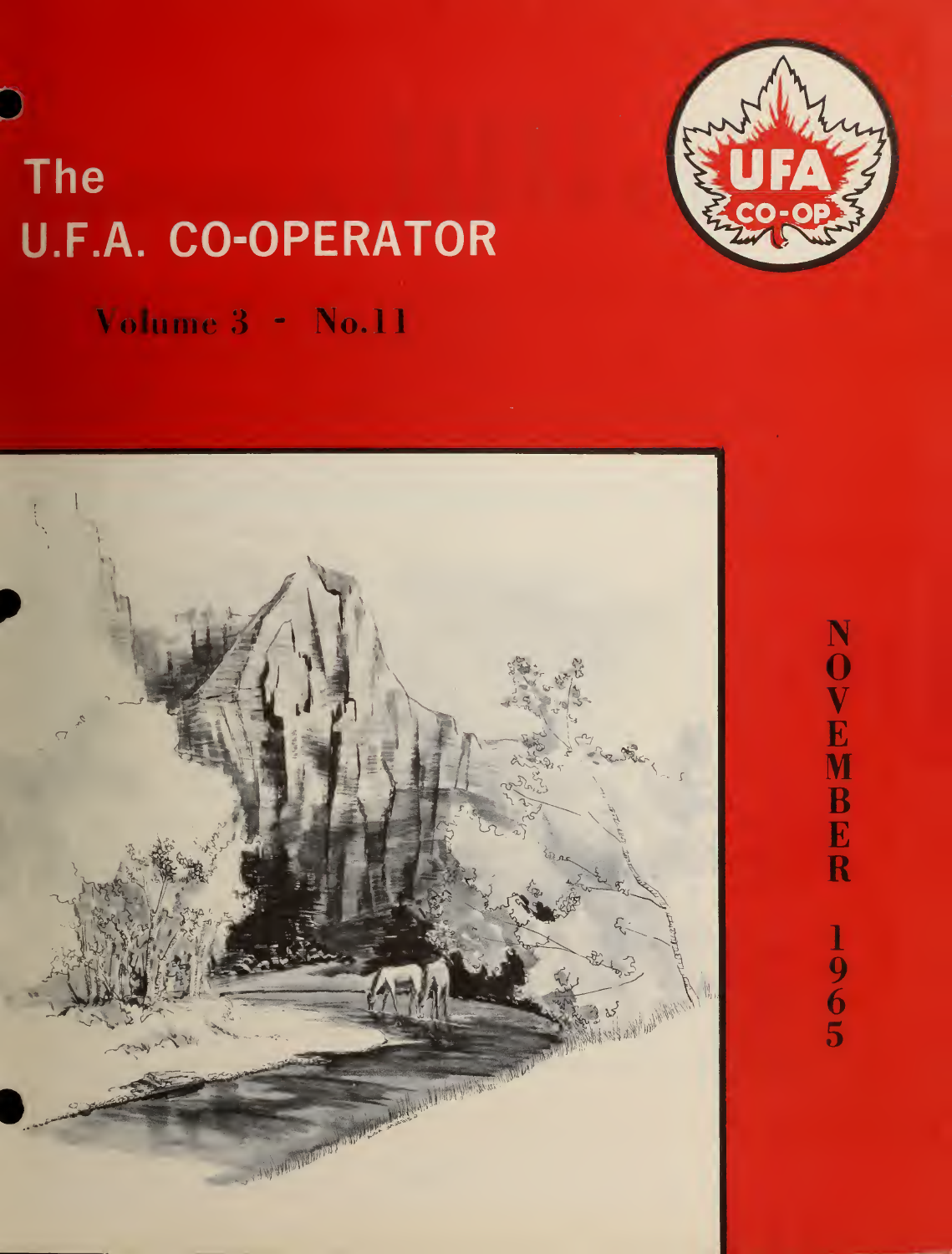## "CO-OPERATIVES ARE PEOPLE

If this means anything, it means that we are all part of a team working to make co-operatives a living vital reality. We should be curious enough to know our team mates and decent enough to accept and appreciate them.

U.F.A. Co-op Ltd. is not just another company. Its members, delegates and directors are striving to do a worthwhile job for agriculture. Its employees and agents are efficient people who by their individual skills and devotion make it possible for farmers to help each other.

In view of this "The Co-operator" tries to ac quaint its readers with the many wonderful and interesting people who are members of the team, show them at work, show you some of their in terests and give everyone a further understanding of U.F.A. Co-op Ltd. and the co-operative way of life.

No one can whistle a symphony.

It takes an orchestra to play it".

The painting on our front cover depicts a peace' ful mountain scene cognizant of Alberta.

It was painted by our talented artist at Head Office — Miss Gerda Zieslak.

Our sincere thanks to her for her artistic contribution to The Co-operator.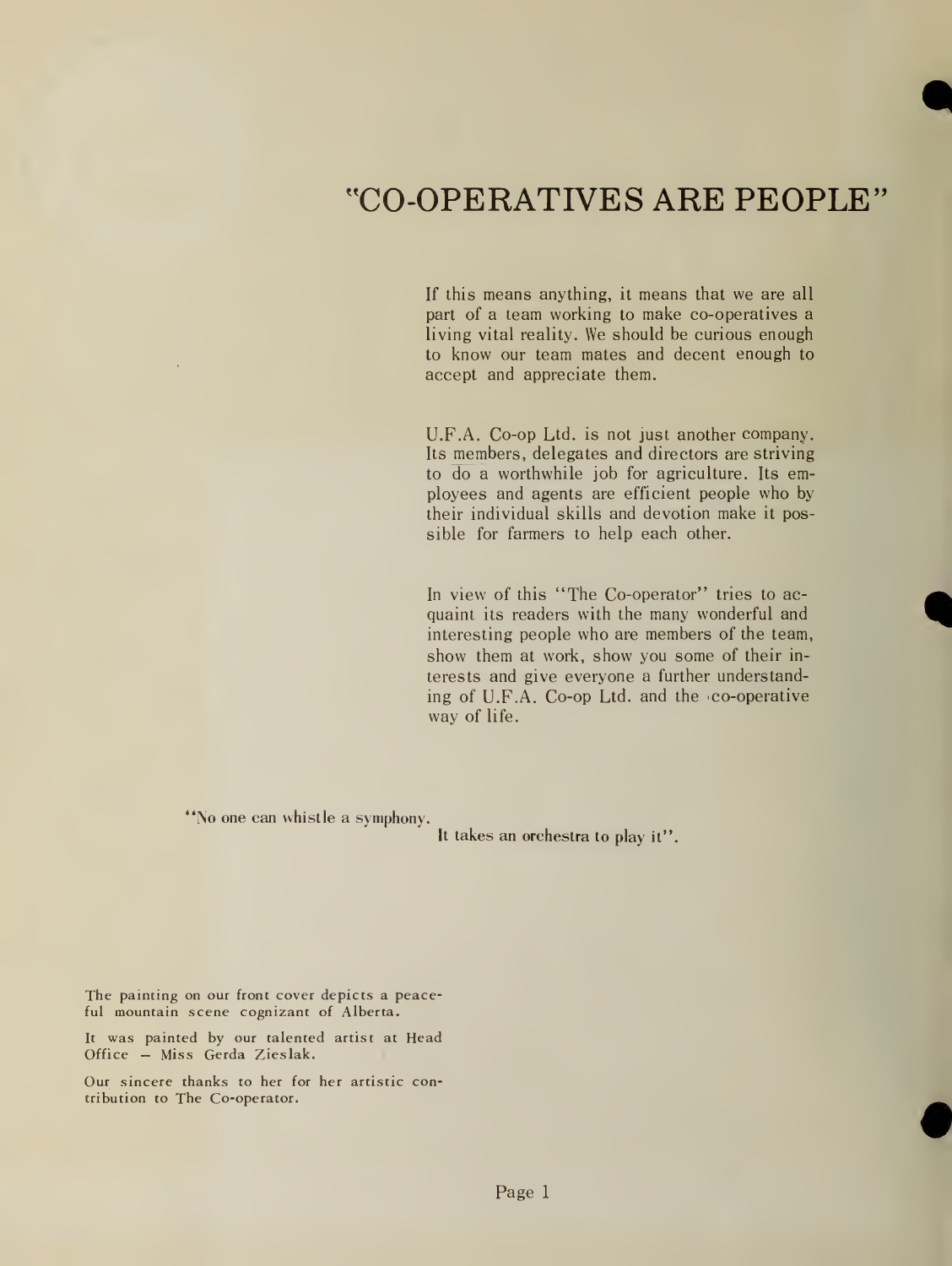# POTATOES ARE **BIG BUSINESS**

This staple food which most of us eat every day has made Rainier, a small village lo cated in south central Alberta nationally known.

Rainier's farmers have won acclaim at agricultural fairs in Lethbridge, Calgary and at Toronto's Royal Winter Fair.

Scientific methods — efficient equipment and <sup>a</sup> lot of hard work has brought success to two in particular of Rainier's farmers. Mr. Tona Ohama and Mr. Min Fujimoto have diligently applied themselves to potato farming and had rewarding results from their busi ness.

Mr. Alvin Goetz of the U.F.A. Co-op Information Service Department visited these two large farms and Mr. Ohama and Mr. Fujimoto were glad to discuss some of their farming methods with him.

FLASH!!! Alberta entries top the seed potato class. The Canadian Horticultural Council trophy for inter national competition in seed potatoes won by Tona Ohama of Rainier.



Modern self-propelled potato combine used on Tona Ohama's farm.

#### TONA OHAMA

Mr. Ohama has the largest acreage of potatoes in Alberta. He successfully farms 850 acres near Rainier, Alberta. A large scale operation of this nature involves a great deal of management and Mr. Ohama employs the most modern equipment to help him maintain a high degree of efficiency on his farm.

He uses three \$23,000 self-propelled potato combines. Each of these machines requires <sup>a</sup> driver operator — three women riding them to cull out lumps and vines — one truck driver at the combine and one truck driver to the storage cellars.

The potatoes are kept moving by twelve 3 ton conveyor equipped trucks. At the cellars unloading is done by conveyors and elevators.

Washing, grading and bagging of the potatoes is efficiently handled by a \$50,000 unit built specifically for this purpose.

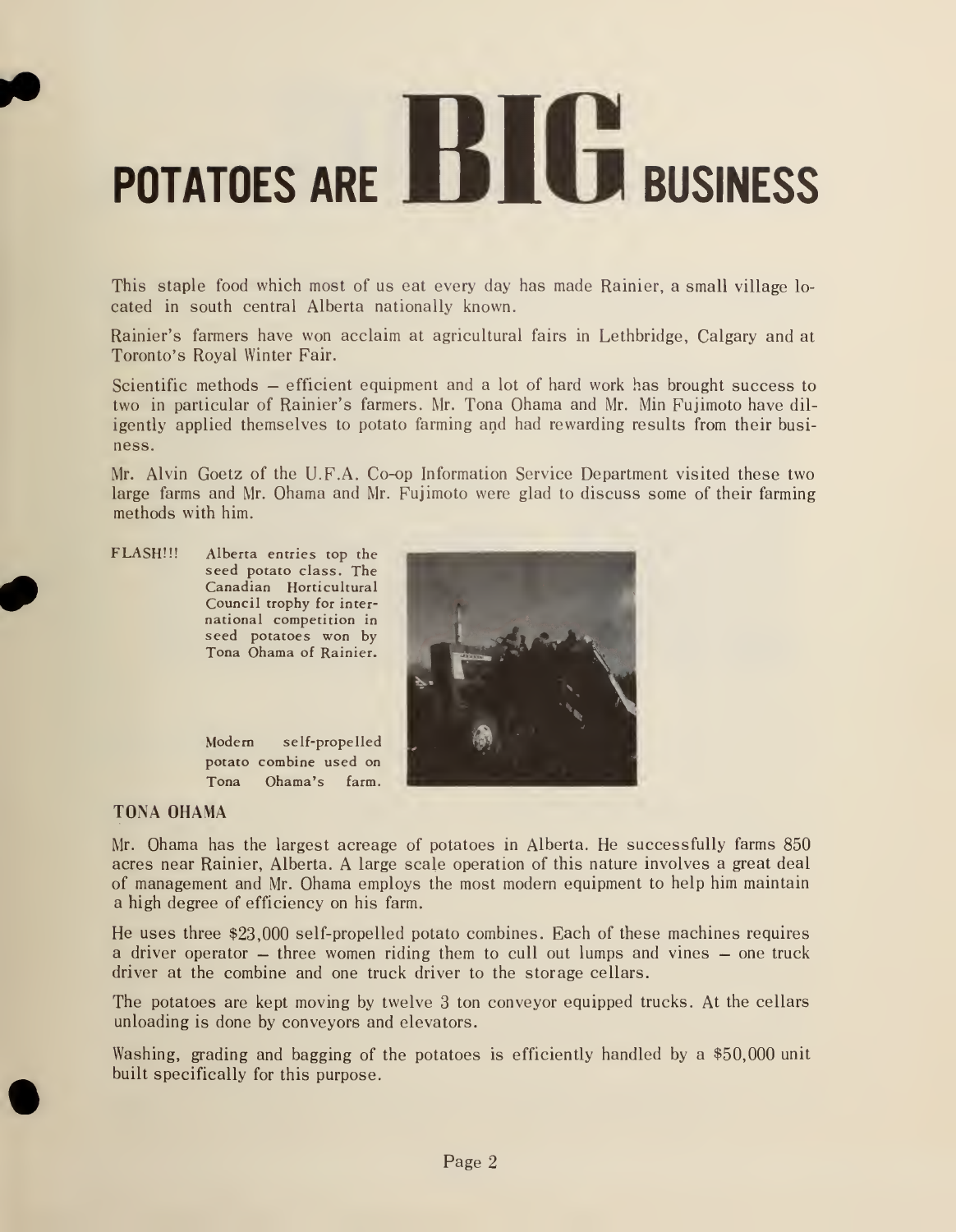# POTATOES ARE **BIG BUSINESS**

Mr. Ohama has expedited packaging by investing over \$20,000.00 in bags and boxes which are used to market the product during the year. He has his own brand name and the potatoes are well known and sold throughout the west.

This huge investment in machinery was made after much prudent thought and has proved advantageous to this successful farmer in his large scale operation.

Mr. Ohama in addition to his many cellars for storage is now building <sup>a</sup> much needed 160' x 400' cellar at a cost of \$45,000.00.



Mr. Min Fujimoto

Mr. Min Fujimoto grows elite seed potatoes and is considered the largest grower of them in Canada.

A few years ago a record was set for this farm when the yield was 23 tons per acre. Because of the excessive moisture this year the 150 seeded acres will only yield about 10 tons per acre.

Mr. Fujimoto adheres to a strict rotation program of grain, alfalfa and then potatoes. He is a firm believer in the use of nitrogen 16—20 or phosphorous 11.48 fertilizer in the potato year.

Cull potatoes plus the roughage are fed to cattle in the home feed lot.

One digger with the assistance of three trucks can harvest one acre per hour or about 12—15 acres per day.

Much time and work is involved in preparing the orders for shipment to almost every area in the west.

During the past 8 years Mr. Fujimoto has worked hard to build this big business and his seed potatoes have won him many trophies and first place honors at seed fairs in Lethbridge, Calgary and the Toronto Royal Winter Fair.

The Calgary trophy has in the past been donated by the U.F.A. Co-op Ltd.

U.F.A. Co-op cites these two farmers of the Rainier district as examples of the many astute businessmen engaged in farming who have worked hard and have achieved well deserved success.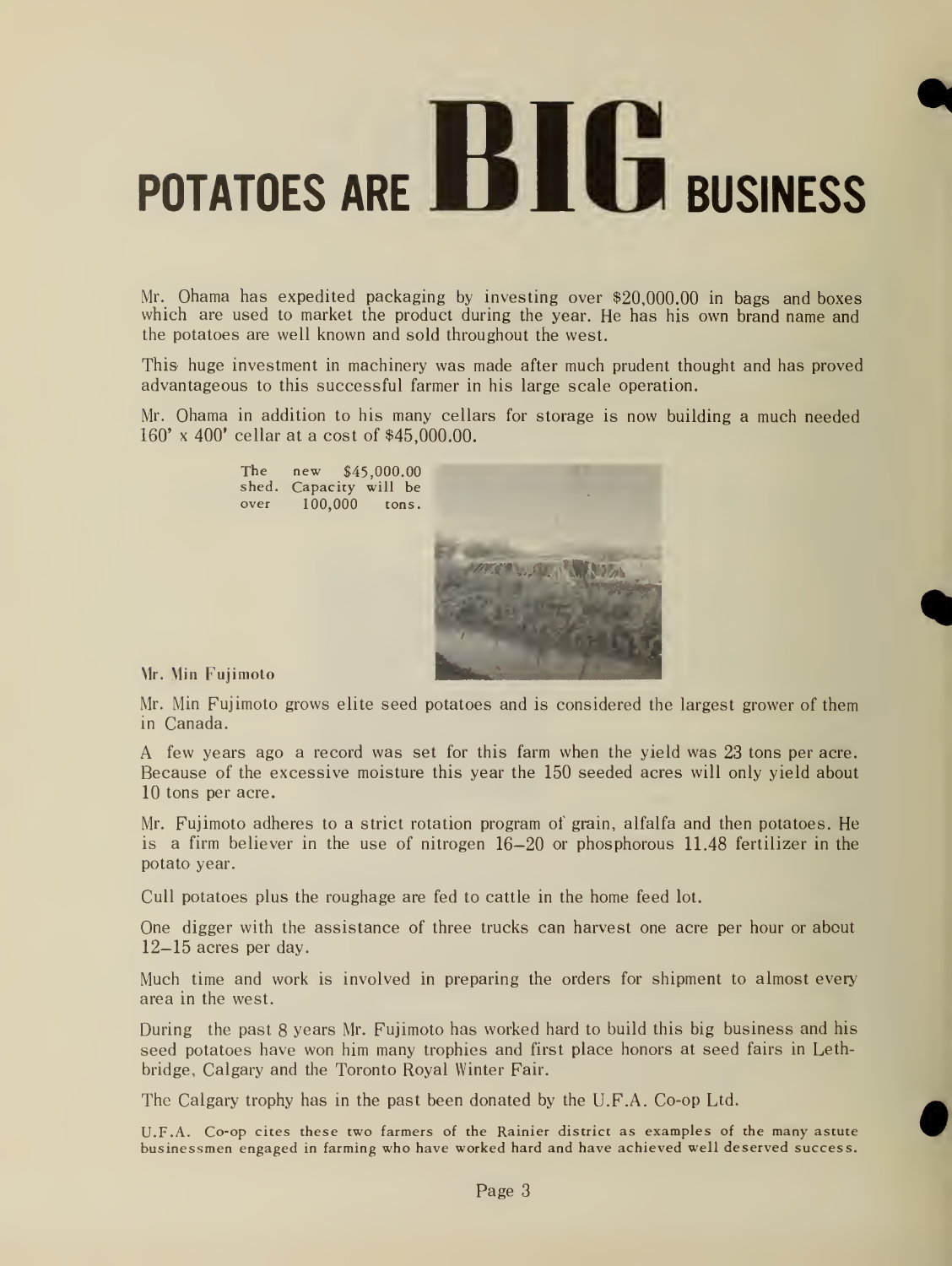#### W.D. McNAB AND MIKE URSULAK

appointed

#### Petroleum Area Supervisors

Mr. Lawrence Proudfoot, Manager of the Petroleum Division of the U.F.A. Co-op Ltd. announced the appointments of W.D. McNab and Mike Ursulak as Petroleum Area Supervisors for the Calgary and Peace River districts, respectively.



Mike Ursulak  $-$  is originally from Vegreville where he was associated with a major machinery company as a block man. He has a long and varied background in the farm machinery field.

Mike, his wife Betty and their four children will be living in the North Peace River Country.

Mike will be petroleum area supervisor for Peace River district.



 $W.D.$  (Bill) McNab - has lived mostly in the Pincher Creek area. He has had many years experience with farm machinery and was supervisor for a major machinery company for many years.

Bill is married and with his wife Evelynn and their three children is now living in Calgary.

Bill will be petroleum area supervisor for the Calgary area.

Both these men are undergoing intensive area training for six to eight weeks under the qualified direction of Ian MacKintosh and Gordon Gimble. Senior Supervisor Gordon Chisholm will spend the last week of their field training with them. During this period our new supervisors will each be meeting 50 — 60 of our oil agents and acquainting themselves with their operations.

The final week of training will be spent in Head Office learning the internal workings of the Petroleum Division.

With their qualified backgrounds and years of experience plus this extensive training, both these men should prove valuable additions to the Petroleum Division.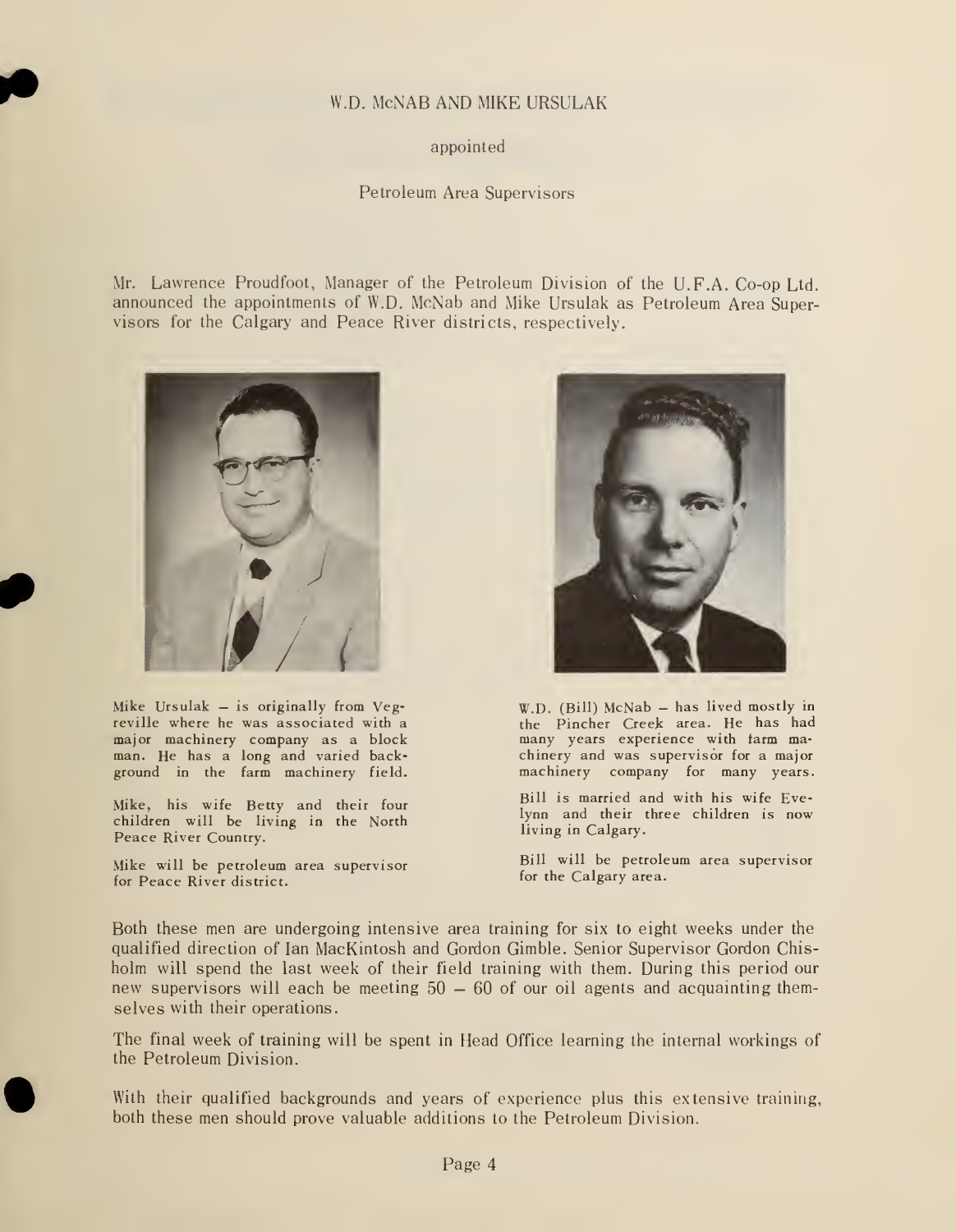## U.F.A. CO-OP LTD. DELEGATES AND DIRECTORS 1965

- 1. Oscar Gudlaugson and a state of the 36. John Holmberg
- 2. Ed McIntosh
- 
- 4. Robert Girard
- 5. Mike Nikolaychuk
- 6. Wm. H. Pimm 41. E.N. Arthur
- 

- 
- 
- 
- 
- 12. Elwood Galloway 47. Steve Melnyk
- 13. Herb Kotscherofski 48. Mike Drobot. Jr.
- 

- 
- 
- 
- 18. H.M. Thompson
- 19. R.W. Steward 54. Ernest Cooper
- 20. Norman S. White 55. Paul Bassani
- 
- 
- 
- 22. Hans Hasselman 1. Alphy Johnson 23. Raymond Hart 1. Alphy Johnson 2. Gordon Barker 23. Raymond Hart
- 
- 24. Howard B. Haney 25. J.J. Malmas<br>25. Wm. L. Fletcher 25. Malmas 25. Wm. L. Fletcher
- 25. Wm. L. Fletcher 4. J.R. Tom<br>26. Claude Stevens 5. O Piers
- 26. Claude Stevens 5. O Piers<br>27. George D. Minion 6. Gilmore O'Brien
- 27. George D. Minion 6. Gilmore Brien 28. James K. Hadfield
- $5E M.H.$  Ward  $-$  Director
- 30. Lorne Proudfoot<br>
31. Ted Quaschnick<br>
31. Ted Quaschnick<br>
University of the University of the Wife "I'm ready now. 33. Walter Risdon<br>
34. P.E. Duby<br>
34. P.E. Duby

ù,

#### $1A - George Sayle - Director$  6F – G. Elmer Johnson – Director

- 
- 37. A.H. Friend
- 3. A.S. Gall 38. Roy Rands
	- 39. D.W. Lyle
	- 40. George G. Fawcett
	-
- 7. Wm. J. Eaglesham 42. Robert H. Johnson

#### 2B - E. McDonald - Director 7G — Claire Ziegler — Director

- 8. L.E. Henderson 43. Borden Koraluk
- 9. Roy Void 44. D.C. Manderson
- 10. Wm. Runte 45. M. Lukenchuk
- 11. A.M. Knull 46. Ross B. Taylor
	-
	-
- 14. G.R. Getson 49. Paul Nowak

#### 3C - A.F. Silver - Director 8H - J.M. Bentley - Director

- 15. Archie Hogg 50. Andrew Klak
- 16. M.R. Smith 51. Henry Melnyk
- 17. Harry Dunn 52. John Onyschuk<br>18. H.M. Thompson 53. Wm. E Bocock
	-
	-
	-
- 21. E.B. Grimson 56. Sarden Semenuk

#### 4D - N.A. Mowatt - Director Associations — C.E. Anderson — Director

- 
- 
- 
- 
- 
- 
- 

#### 29. A.H. Anderson **\*FOR HUSBANDS**

I thought you were 32. James Gaschnitz dressed and waiting".

34. P.E. Duby<br>35. G.F. Smith  $\begin{array}{ccc}\n\bullet & \bullet & \bullet \\
\bullet & \bullet & \bullet\n\end{array}$  now you'll have to wait while I shave again".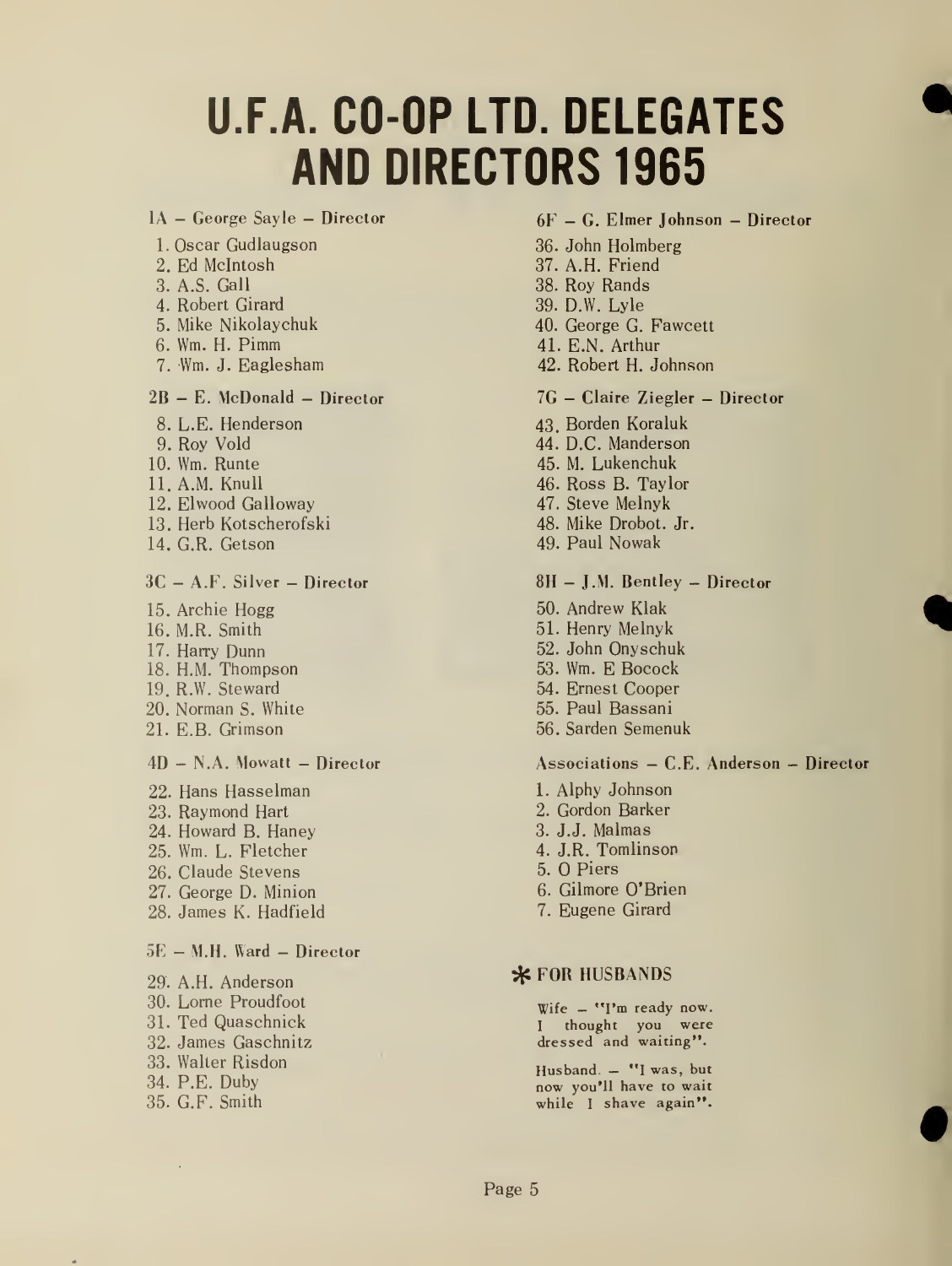## DELEGATES EDUCATIONAL ADVISORY COMMITTEE MEETING

On September 13, 1965 the Delegate's Educational Advisory Committee met in the Board Roomof the U.F.A. Co-op Ltd. Head Office in Calgary.

Numerous projects were discussed concerning delegate training and membership contact programs. It was noted that past Winter Meetings were not as effective as they had been before the advent of television and the introduction of more modern media of communications.

It was emphasized that personal contact with the members is a very important factor in a co-operative and the Winter Meeting Programs should be carefully studied and revised in relation to the members' needs.

The Information Service Department has done considerable work on this project and has suggested a program tailored to the needs of the modern farmer.

There will be 37 "Open Houses" at which personnel from the Petroleum Division, Farm Supply Division and Information Service Department will be on hand to meet the members. A display from each division will be shown and members will be encouraged to ask questions and receive advice from our technical experts on any unique problems they may have.

The delegates from specific districts where the "Open House" is being held will be in attendance and a highlight of the afternoon will be the delegate's report.

> $*$  Whenever you see a man with handkerchief,  $*$ socks and tie to match, you may be sure he is wearing a present.

WANTED - MORE F.U.A. MEMBERS MASTER FARM FAMILY AWARD

The F.U.A. is concerned with the social and economic problems of the farming community.

We live in a highly organized society which solves its problems through group action.

The larger the membership the stronger the organization.

> Strengthen the F.U.A. by your active support MEMBERSHIP DRIVE ON these four families<br>MONDAY, NOV. 15th U.F.A. Co-op Ltd. MONDAY, NOV. 15th

This award is made for exemplary achievements in the business of farming, the affairs of the community and the personal values shown by the individual and the family to each other, the neighbors and the community. The deserving recipients this year were: Albert J. Morison Family,<br>Mike Dupelka Family,<br>Athabasca, Alberta Albert Sorenson Family,<br>Berwyn, Alberta then the F.U.A.<br>
r active support<br>
of their We extend our heartiest congratulations to<br>
The extend our heartiest congratulations to

these four families who are all members of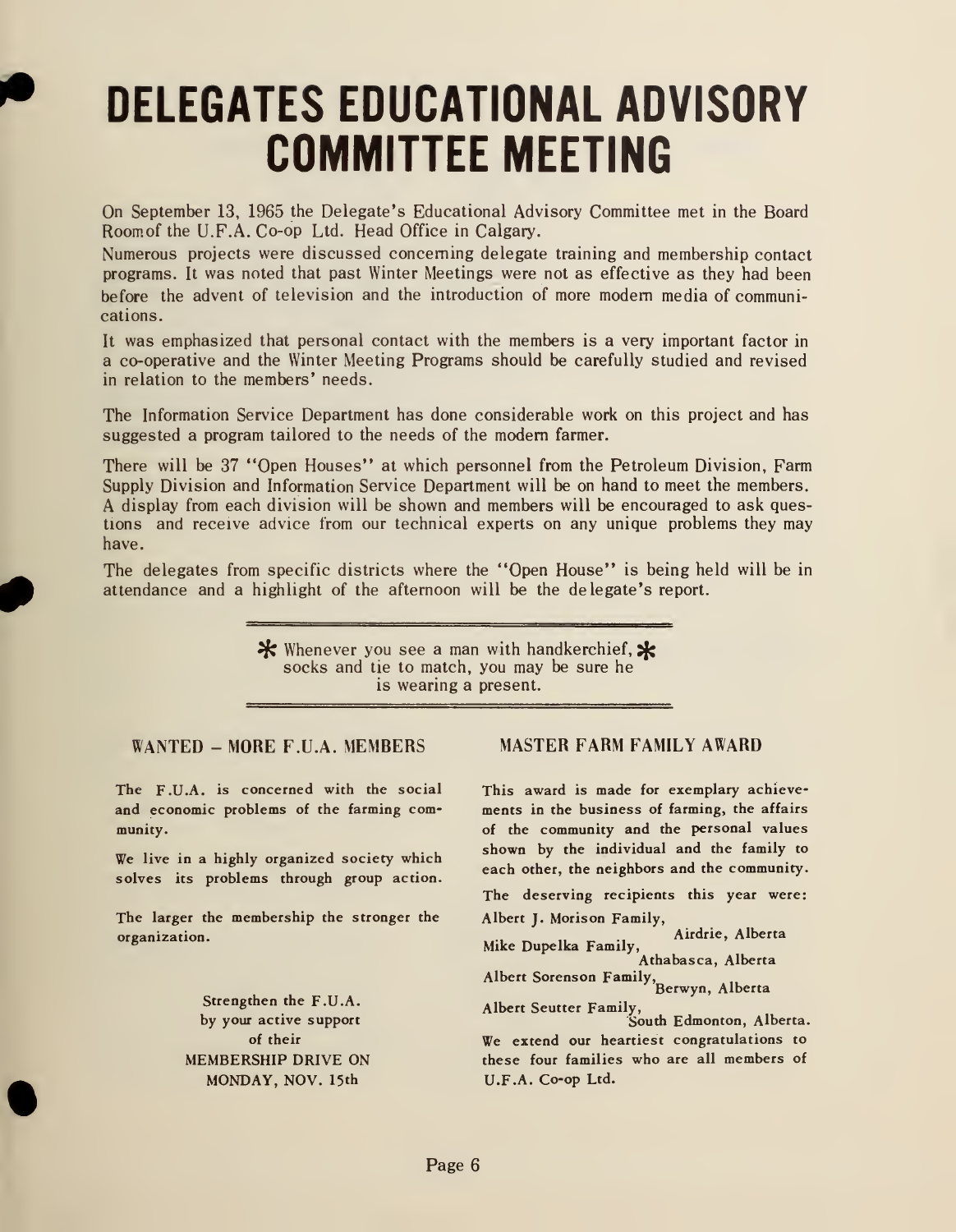## SAILING , SAILING

In Holland, where 60% of the total area is under water, sailboating can be part of a wonderful way of life.

Bill Duimel, our Head Office printer, grew up near Rot terdam and when he was eight years old his parents bought him a canoe. A few years later, he became the proud owner of his own sail boat.

All of Holland can be visited by sailing and Bill spent many enjoyable hours in his boat exploring his country. Bill's first sailboat



He has never lost this inter est and derives great plea sure from this thrilling sport.

In Alberta, sailing is a comparatively new sport, but interest is rapidly growing. Glenmore Dam now has a Sail Boat Club - where members can get sailing instructions. A clubhouse is also being planned.

If anyone is intrigued by sailing, they might like to know that a fibre glass boat 13<sup>1</sup>/<sub>2</sub> feet long and a small trailer costs approximately \$1,100.00.

Bill is an enthusiast about his hobby and has interested others in it. Harry Wood of our Petroleum Department has his own boat and with Bill's expert guidance is also becoming an avid sailboat fan.

They both feel any investment made in this sport will be amply rewarded by the many relaxing and peaceful hours spent sailing.

#### **X** COULDN'T LEARN

A six year old lad came home from school, one day with <sup>a</sup> note from his teacher in which it was suggested that he be taken out of school, as he was "too stupid to learn". His name was Thomas Alva Edison.

## WELCOME TO:

Ken Bachiu John Barclay Harvey Berreth Janet Bowren Eleanor Dormer Howard Jaques Judy McGirr Gayle McKenzie Bill McNab Dorothy Robertson Dave Rosentreter Nancy Ross Alice Switzer Mike Ursulak

Petroleum Accounting Accounting Calgary Precutting Plant Dividends Farm Supply Accounting Petroleum Accounting Credit Department Printing and Stationery Petroleum Area Supervisor Dividends Red Deer Countersalesman Information Service Department Petroleum Area Supervisor

- President Lyndon Johnson when he was a State Senator had a sign on his office door which read, "You ain't learning nothing when you're talking".
- **X** Marriage vows might be a trifle more accurate if the phrase was changed to read, "Until Debt do us part".
- $\angle$  A pessimist forgets to laugh and an optimist laughs to forget.
- Printing and Stationery Department  $\mathbf{\divideontimes}$  The only fool bigger than the person who knows it all is the person who argues with him.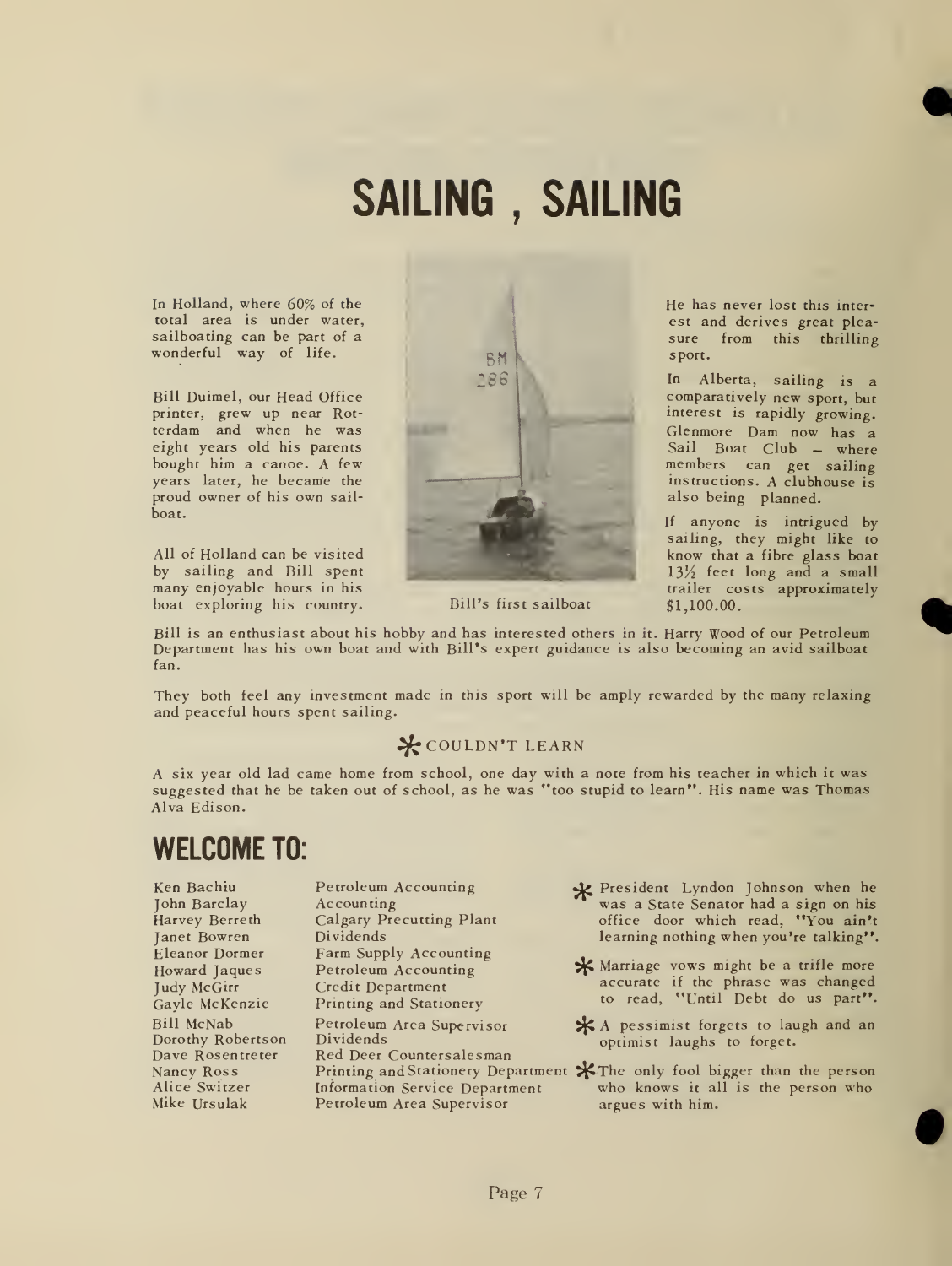# 15 YEAR SERVICE



Mr. George Sayle, President of U.F.A. Co-op Ltd. presents Mr. Al Carder, Petroleum Area Supervisor of Grande Prairie with his 15 year service award.

There are quite a few proud recipients of service awards in our Organization. Many of us look forward to the day when we will be so honored.

Al Carder, our Petroleum Area Supervisor at Grande Prairie, joined these qualified ranks when he was awarded his 15 year service button by Mr. George Sayle, U.F.A. Co-op Ltd. president.

Al started at Head Office on September 18, 1950 in the Printing Department. In February 1953 be became a salesman for the Farm Supply Department. In 1958 Al transferred to the Petroleum Division and was made Area Supervisor at Lethbridge and in 1962 he became Area Supervisor at Grande Prairie, the position he now holds.

The presentation was made at a reception given by Mr. and Mrs. G. Sayle at their farm near Sexsmith and was attend ed by Al, his family and co-workers.

Congratulations Al, on receiving this award — the hundreds of friends that you have made during your 15 years with U.F.A. Co-op is also a very worthwhile testimonial to you.

### AWARD PUBLIC SPEAKING COURSE

We wonder if some political aspirants have put as much thought and effort into their speeches as some of the U.F.A. Co-op personnel enrolled in the Public Speaking Course being given by our Information Ser vice Department.

We do know, that we have a wonderfully enthused and interested group.

Classes are held Monday and Wednesday at 7:30 P.M. in the lunch room at Head Office and are conducted by Mr. Dean Lien and Mr. Elmer Reimer.

Personnel attending are:

Art Jepps, Harry Wood, Bill Duimel, Dave McDonald, Ken Paige, Berta Rowland, Rita Mayes, Marlene Hanson, Alice Paso, Twyla Sampert, Janet Capewell, Nancy Ross, Ray Switzer, Roland Coderre, Bob Gordon, Ron Fernley, Gail Norton, Letty Lynn White, Jill Michaluk, Betty Hummel, Motley Mullin, Richard Nelubowich, Larry Deering, Howard Jacques, Ken Bachiu, Ian Skogstad, Allen Finch, and BernieOulette

#### "AND A GOOD TIME WAS HAD BY ALL"

Dance hall girls, bartenders, prospectors, gamblers invaded the Golden Age Club on Friday, October 22nd, when the Calgary Staff Association held its "Klondike Night".

Over 120 staff members attended, many of them wearing authentic and colorful costumes of the era.

Prizes for costumes went to Betty Hummel and Wayne Anderson.

There was dancing to Gordon Southern's Orchestra and thousands of dollars were won and lost in the games of chance. Oh yes, only play money was used to the delight of the losers and the chagrin of the winners.

It took a lot of hard work and planning by Social Convenor Alice Paso and her many helpers — Rita Mayes, Betty Hummel, Morley Mullin, Dave McDonald, Harry Wood, Elmer Reimer, Art Jepps and Bernie Oulette.

Our thanks to them for a wonderful party.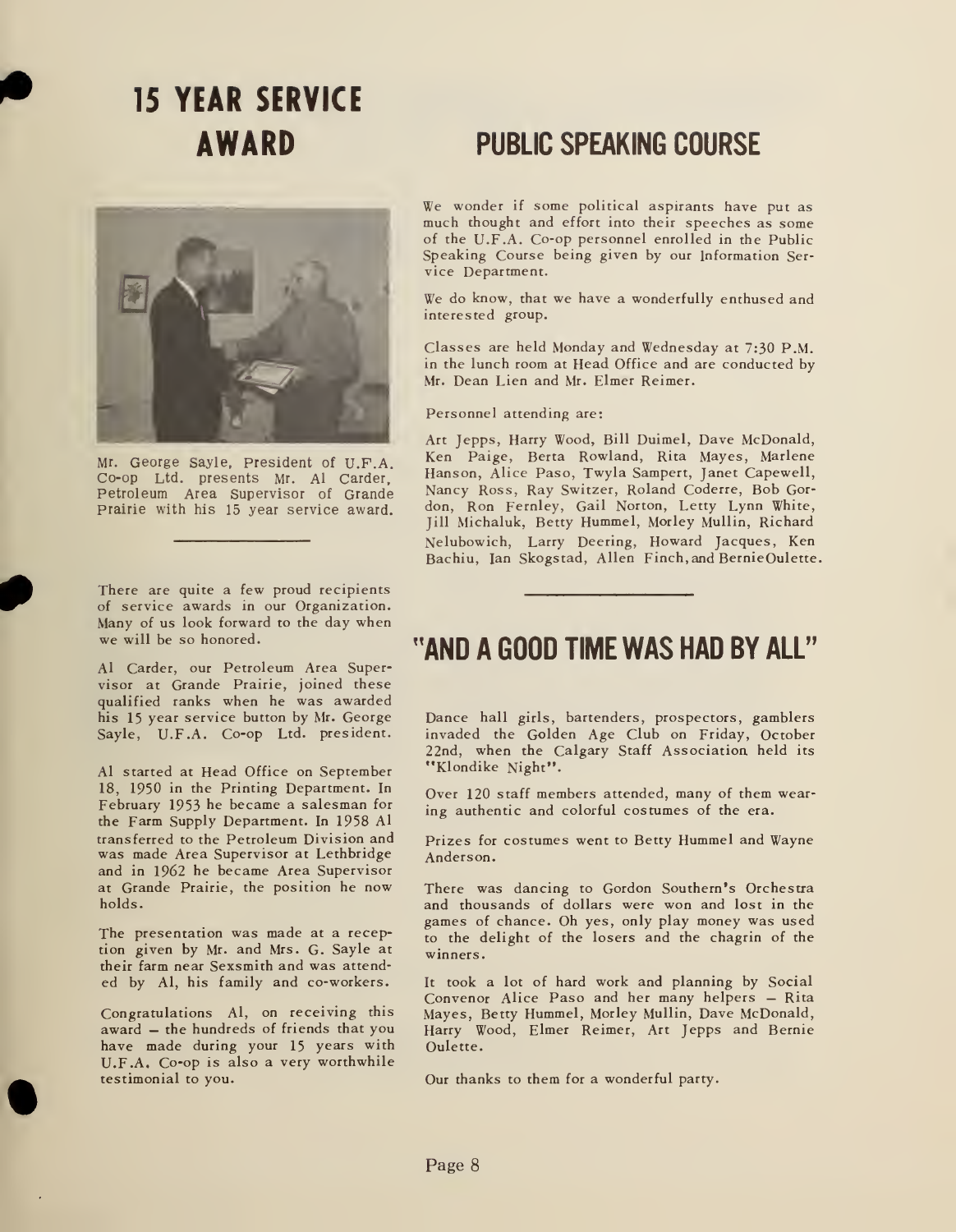## CONGRATULATIONS TO:

Wendy Wiltzen of the Art Department on her engagement to Tom Wells of Welland, Ontario. They plan to be married in July.

Sherry Ann Kopi of the Printing and Stationery Department on her en gagement to Peter Litchfield of Calgary. They plan to be married in April.

Wayne and Lois Houcher on their marriage. Wayne is employed with the Camrose Farm Supply Centre Sharon Dobson and Gordon Kuhn of the Edmonton Farm Supply staff on their recent marriage.

A lovely wedding was held on the lawn of the bride's parents' farm and a reception for the 125 guests was later held at the Paradise Valley Community Hall.

Sharon and Gordon will be living in Edmonton where Gordon is continuing his work with the Edmonton Farm Supply Centre.

#### What a little co-operation can do



Mr. Glen Knutson, our U.F.A. Co-op agent at Eaglesham, and Mrs. Barbara Wozniak of the Eaglesham Co-op Store worked together to decorate a chuckwagon from which they served bacon and pancakes at Eaglesham's Annual Fair.

A little co-operation goes a long way and the chuckwagon won first prize in the commercial section of the parade.

Everyone at the fair praised the chuckwagon especially the delectable food served from it.

Cooks for the hungry fairgoers were Mr. John Noga, Mr. Walter Purcha and Mr. Matt Wozniak. They were kept busy serving over 30 pounds of bacon and several hundred pancakes.

Decorating the chuckwagon, preparing and serving the food involved a lot of planning and hard work, but our busy crew was well rewarded by the many compliments they received for their attractive chuckwagon and excellent food.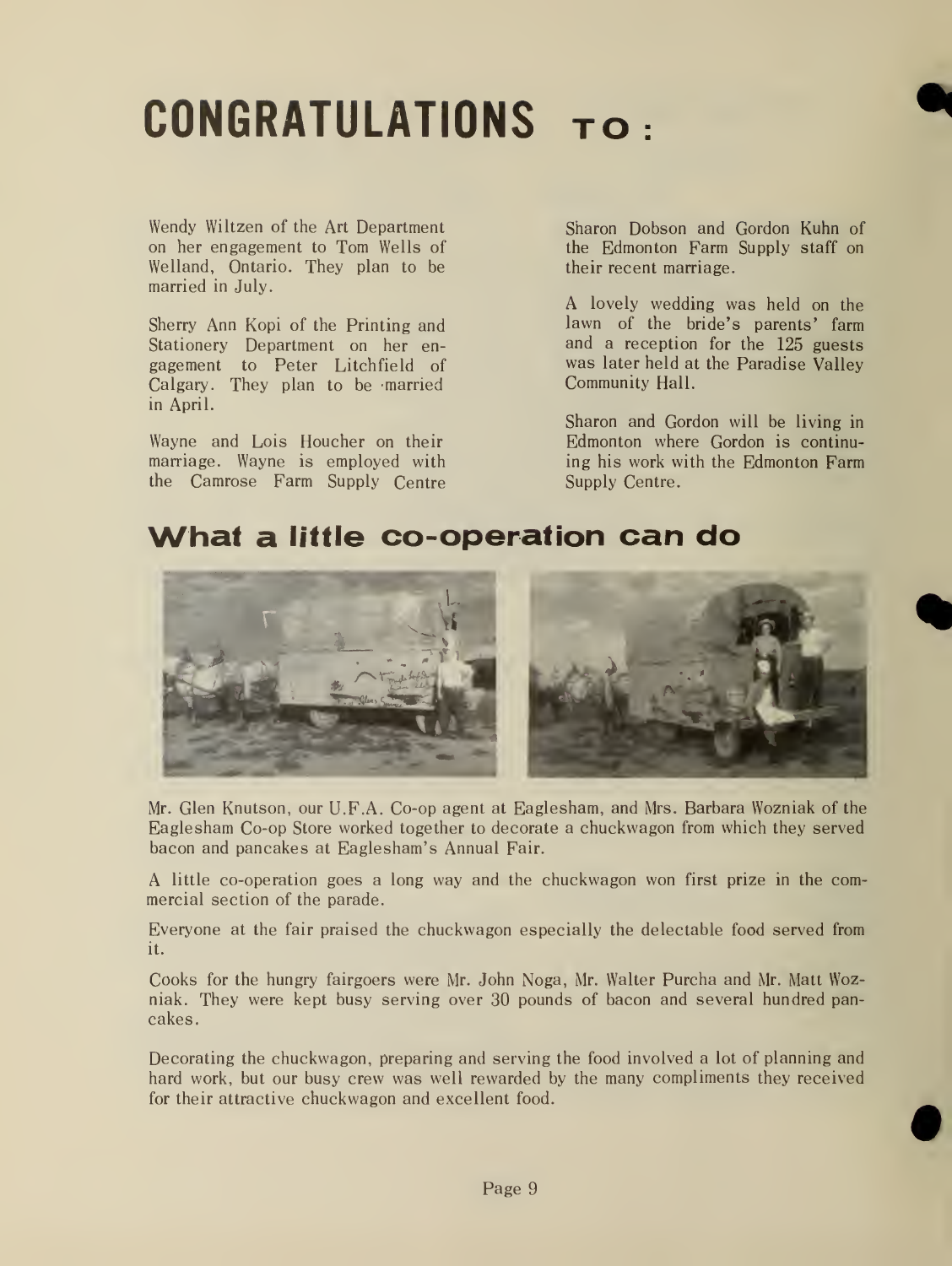## YOU ARE INVITED TO VISIT U.F.A. CO-OP at their "OPEN HOUSE" to be held:

| November | 15 - Okotoks Elks' Hall<br>16 - Pincher Creek St. John's Anglican Church Hall<br>16 - Lamont Fraternal Hall<br>17 - Cardston Legion Hall<br>17 - Holden Community Hall<br>18 - Milk River Elks' Hall<br>18 - Ft. Saskatchewan Recreation Centre<br>19 - Vulcan Lodge Hall<br>19 - Stony Plain Community Hall<br>22 - Bow Island Community Hall<br>23 – Lethbridge Civic Centre (Boxing Room)<br>24 - Claresholm I.O.O.F. Hall<br>25 - Springbank Hall (Calgary)<br>26 - Strathmore Memorial Hall<br>29 - Hanna Legion Hall<br>29 - Morinville Centre<br>30 - Oyen Legion Hall<br>30 - Athabasca Community Centre |
|----------|------------------------------------------------------------------------------------------------------------------------------------------------------------------------------------------------------------------------------------------------------------------------------------------------------------------------------------------------------------------------------------------------------------------------------------------------------------------------------------------------------------------------------------------------------------------------------------------------------------------|
| December | 1 - Coronation Elks' Hall<br>1 - Smoky Lake Ukrainian National Hall<br>2 - Stettler Memorial Hall<br>2 - Myrnam Catholic Parish Hall<br>13 - Lacombe Scout Hall<br>13 - Vegreville Elks' Hall<br>14 - Camrose I.O.O.F. Hall<br>14 - Vermilion Legion Hall<br>15 - Wetaskiwin Moose Hall<br>$15 -$ Wainwright<br>16 - Provost Community Hall<br>17 - Olds Elks' Hall<br>17 - Lougheed Community Hall                                                                                                                                                                                                              |
| January  | 5 - Drumheller Knox United Church<br>6 - Three Hills Community Hall<br>7 - Red Deer Moose Hall                                                                                                                                                                                                                                                                                                                                                                                                                                                                                                                   |